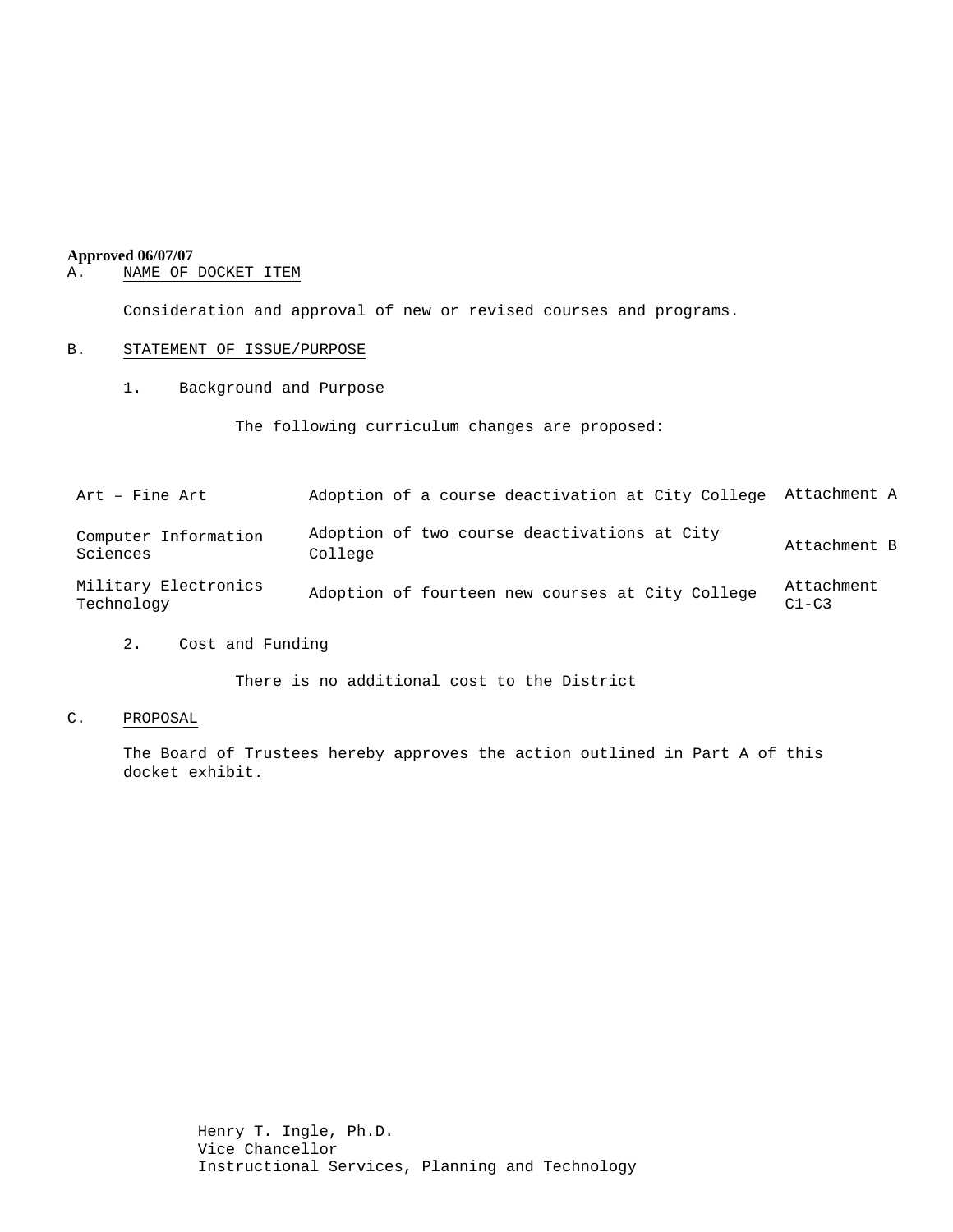# **ACTION**

Adoption of a course deactivation at City College.

Proposed course deactivation at City College:

#### **185 Lettering**

# **1.5 hours lecture, 4.5 hours lab, 3 units Letter Grade or Credit/No Credit Option**

A basic course emphasizing freehand techniques of brush and pen lettering. Letter forms, styles, spacing and layout problems are presented. (FT) Associate Degree Credit & transfer to CSU and/or private colleges and universities.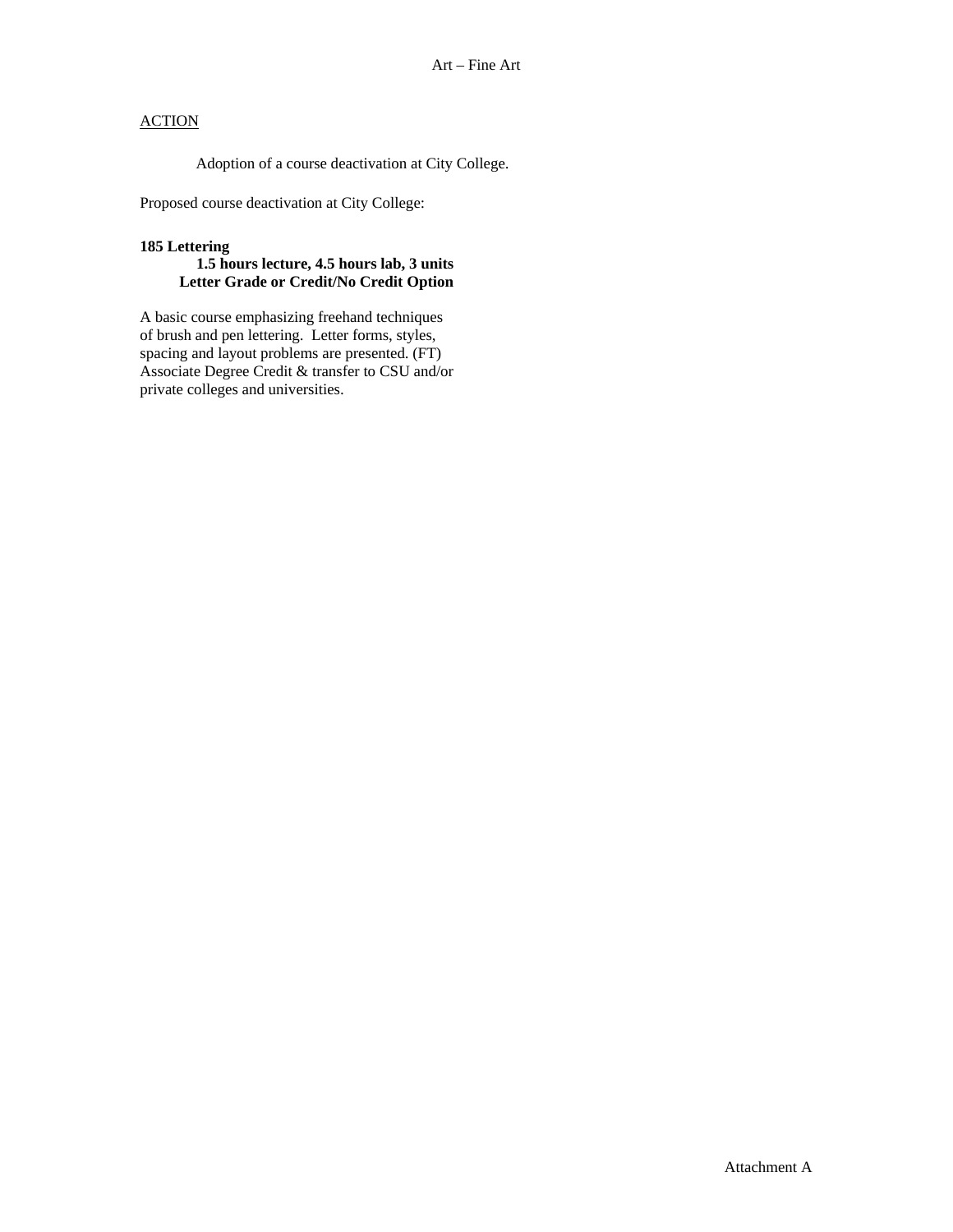# **ACTION**

Adoption of two course deactivations at City College.

Proposed course deactivations at City College:

# **115 Adapted Microcomputer Applications for the Disabled**

 **1.5 hours lecture, 1.5 hours lab, 2 units Grade Only** 

This course is a broad-based study of microcomputer applications specifically designed for students with disabilities. Emphasis is placed on providing students with disabilities hands-on experience using and integrating current word processing, spreadsheet, database and presentation software applications using adaptive technology. In addition, this course provides an introduction to electronic mail and web and desktop publication programs. (FT) Associate Degree Credit & transfer to CSU and/or private colleges and universities.

#### **124A Data Base Programming I .75 hour lecture, .75 hour lab, 1 unit Grade Only**

*Limitation on Enrollment:* This course is not open to students with previous credit for Computer and Information Sciences 124. This course includes basic theories in the development of a data base system using a selected data base application. Emphasis will be placed on the actual development and programming. The application to be used will be announced in the college class schedule. (FT) Associate Degree Credit & transfer to CSU and/or private colleges and universities.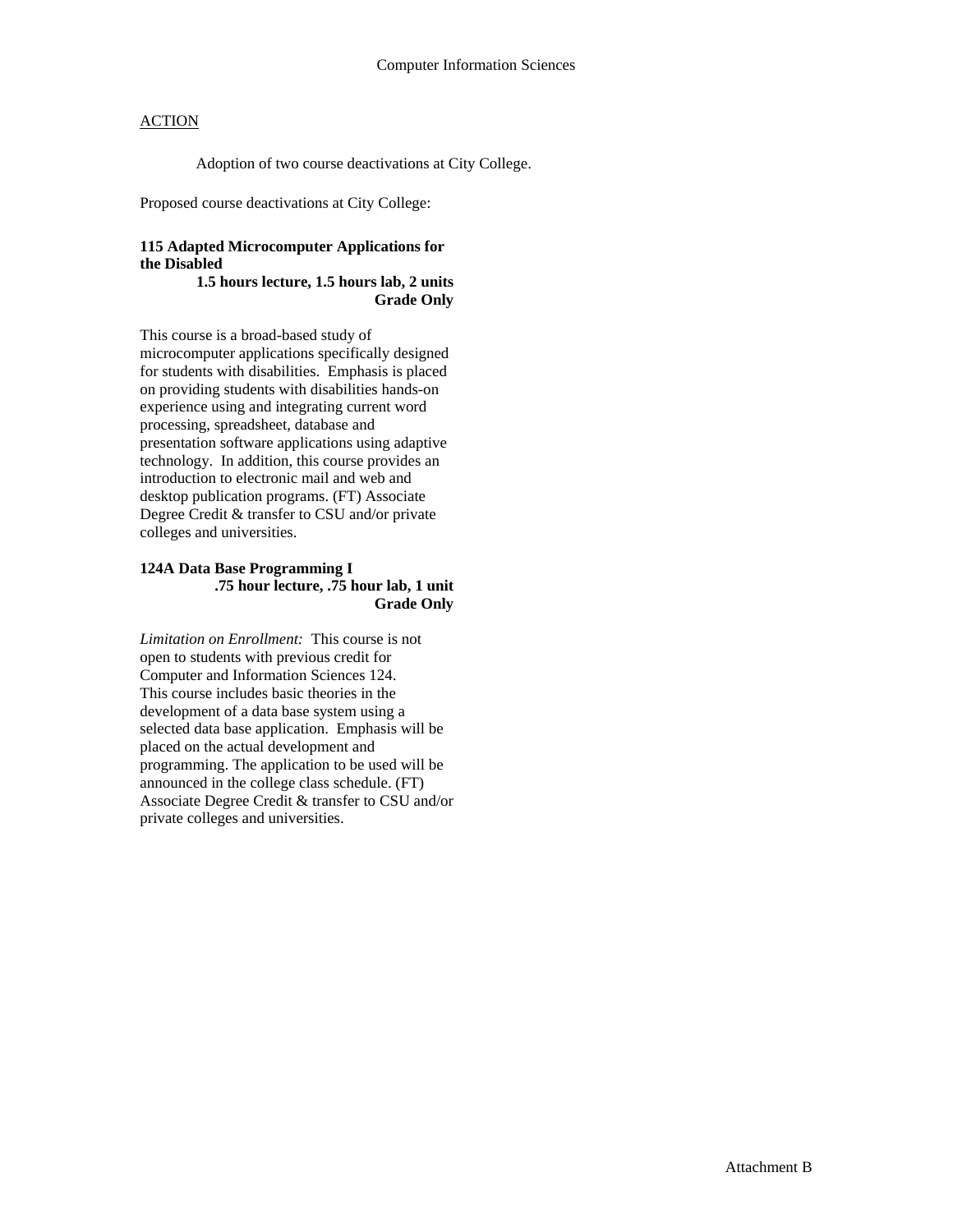# **ACTION**

Adoption of fourteen new courses at City College.

Proposed courses at City College:

#### **050 Basic Direct Current**

 **3 hours lab, 1 unit Grade Only** 

This is a course on the basics of direct current (DC), including basic and complex circuit analysis. Emphasis is placed on the practical application of concepts in DC to calculate and measure voltage, current and resistance and to troubleshoot series, parallel, series-parallel, branch and bridge circuits. This course is equivalent to Modules 1 through 5 of Naval Course Apprentice Technical Training (ATT) and is designed for the following ratings: ET, FC, STG, IC, GM, TM, MN, GSE, EM, AE, ATI, ATC, MV, AO, AS, CTM, CTT, STS, FT, ETSS, MT, CE, PETT. Associate Degree Credit only and not Transferable.

#### **051 Working With Direct Current 3 hours lecture, 3 units Grade Only**

*Prerequisite:* Military Electronics Technology 50 with a grade of "C" or better, or equivalent. This is a course on direct current (DC) electronics designed to develop a practical familiarity with the concepts of conductance, voltage, resistance, current, capacitance, and inductance. Emphasis is placed on a common sense approach to using the measurement equipment and math skills used in the study of direct current. Associate Degree Credit only and not Transferable.

#### **052A Basic Alternating Current I 3 hours lab, 1 unit Grade Only**

*Prerequisite:* Military Electronics Technology 50 with a grade of "C" or better, or equivalent. This is a course on the basics of alternating current (AC), power, capacitance, and inductance. Emphasis is placed on providing students with a solid understanding of AC test equipment and steady-state circuit analysis. This course is equivalent to Modules 6 through 9 of Naval Course Apprentice Technical Training (ATT) and is designed for the following ratings: IC, GM, TM, MN, GSE, EM, AE, ATI, ATO, MV, CTM, CTT, STS, FT and MT. Associate Degree Credit only and not Transferable.

#### **052B Basic Alternating Current II 3 hours lab, 1 unit Grade Only**

*Prerequisite:* Military Electronics Technology 50 with a grade of "C" or better, or equivalent. This is a course on the basics of alternating current (AC), power, capacitance, and inductance. Emphasis is placed on providing students with a solid understanding of the fundamentals of transient and resonant AC circuit analysis, transformers, relays and switches. This course is equivalent to Modules 10 through 13 of Naval Course Apprentice Technical Training (ATT) and is designed for the following ratings: ET, FC, STG, CTM, MT, PETT. (FT) Associate Degree Credit only and not Transferable.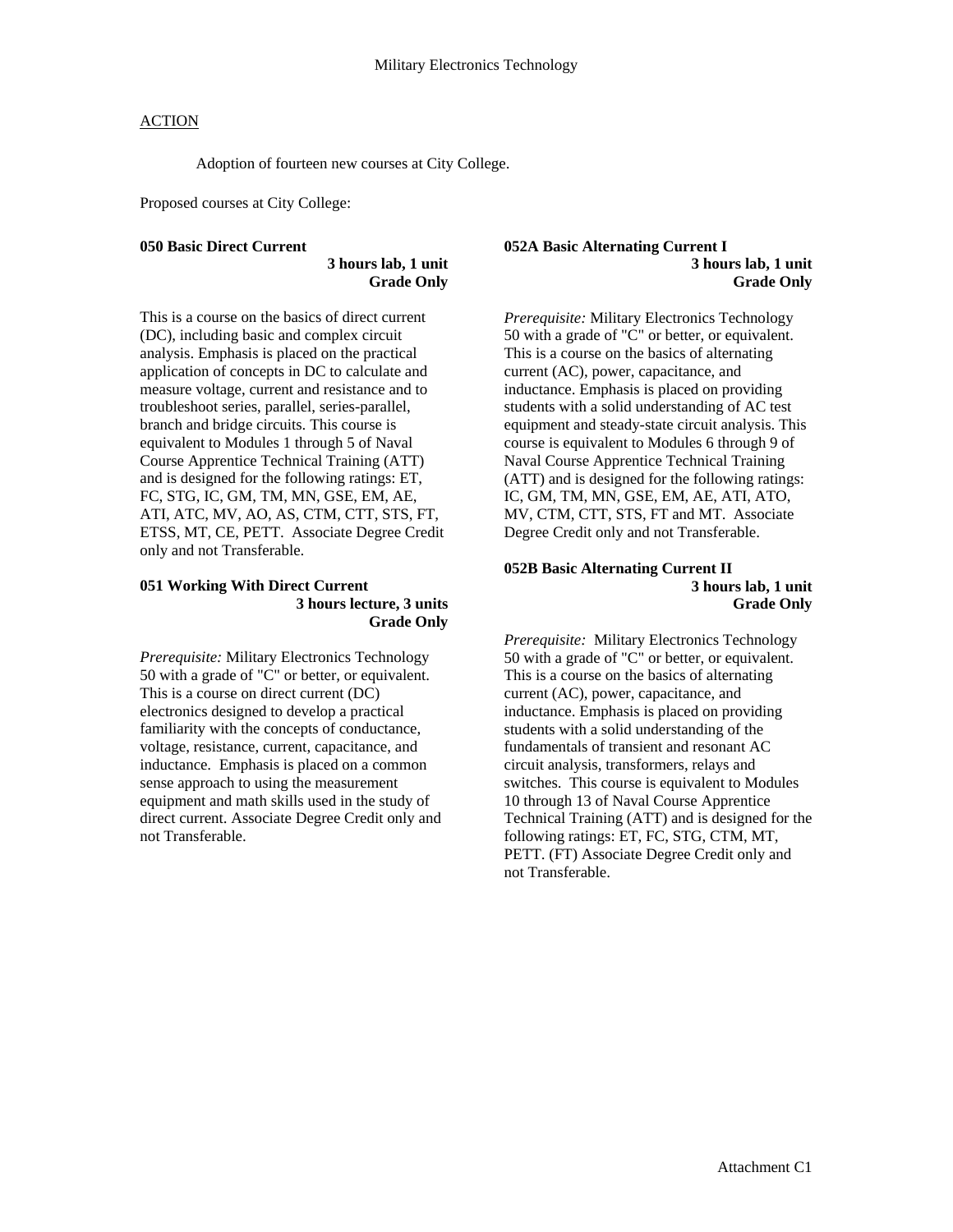# **053A Working With Non Resonant Alternating Current**

# **2.5 hours lecture, 2.5 units Grade Only**

*Prerequisite:* Military Electronics Technology 52A with a grade of "C" or better, or equivalent. This is a course on non resonant alternating current (AC) electronics designed to develop a practical familiarity with the concepts of impedance, AC voltage, current, and power, and includes basic filter circuits. This course emphasizes a common sense approach to using the measurement equipment and math skills used in the study of non-resonant alternating current. Associate Degree Credit only and not Transferable.

# **053B Working with Resonant Alternating Current**

 **2 hours lecture, 2 units Grade Only** 

*Prerequisite:* Military Electronics Technology 52B with a grade of "C" or better, or equivalent. This is a course on resonant alternating current (AC) electronics designed to develop a practical familiarity with the concepts of bandwidth, Quality factor (Q), center frequency, and resonance, and includes basic filter circuits. This course emphasizes a common sense approach to using the measurement equipment and math skills used in the study of resonant alternating current. Associate Degree Credit only and not Transferable.

#### **054A Basic Analog Circuits I 3 hours lab, 1 unit Grade Only**

*Prerequisite:* Military Electronics Technology 50 with a grade of "C" or better, or equivalent. This is a course on the basics of analog circuits, including diodes and diode circuits, transistor circuits, and power supplies. Emphasis is placed on identifying normally operating circuits and troubleshooting circuit faults. This course is equivalent to Modules 14 through 16 of Naval Course Apprentice Technical Training (ATT) and is designed for the following ratings: ET, FC, STG, IC, MN, GSE, CTM, CTT, PETT. Associate Degree Credit only and not Transferable.

# **054B Basic Analog Circuits II 3 hours lab, 1 unit Grade Only**

*Prerequisite:* Military Electronics Technology 50 with a grade of "C" or better, or equivalent. This is a course on the basics of analog circuits, including transistor circuits, oscillators and pulse circuits, trigger device circuits, operational amplifiers, and radio frequency (RF) electronics. Emphasis is placed on identifying normally operating circuits and troubleshooting common faults. This course is equivalent to Modules 17 through 22 of Naval Course Apprentice Technical Training (ATT) and is designed for the following ratings: ET, FC, STG, and IC. Associate Degree Credit only and not Transferable.

# **055A Working With Basic Analog Circuits I 3.5 hours lecture, 3.5 units Grade Only**

*Prerequisite:* Military Electronics Technology 54A with a grade of "C" or better, or equivalent. This is a course on the basics of diode and Bipolar Junction Transistor (BJT) circuits and power supplies designed to develop a familiarity with their operation. Emphasis is placed on a practical approach to using the measurement equipment and math tools employed in the study of electronic devices. Associate Degree Credit only and not Transferable.

#### **055B Working With Basic Analog Circuits II 3.5 hours lecture, 3.5 units Grade Only**

*Prerequisite:* Military Electronics Technology 54B with a grade of "C" or better, or equivalent. This is a course on the basics of Field Effect Tranistors (FETs), Thyristors, Multivibrators, Operational Amplifiers, and Optical Semiconductor Devices. The course is designed to develop an understanding and familiarity with their operation. Emphasis is placed on a practical approach to using the measurement equipment and math tools employed in the study of electronic devices. Associate Degree Credit only and not Transferable.